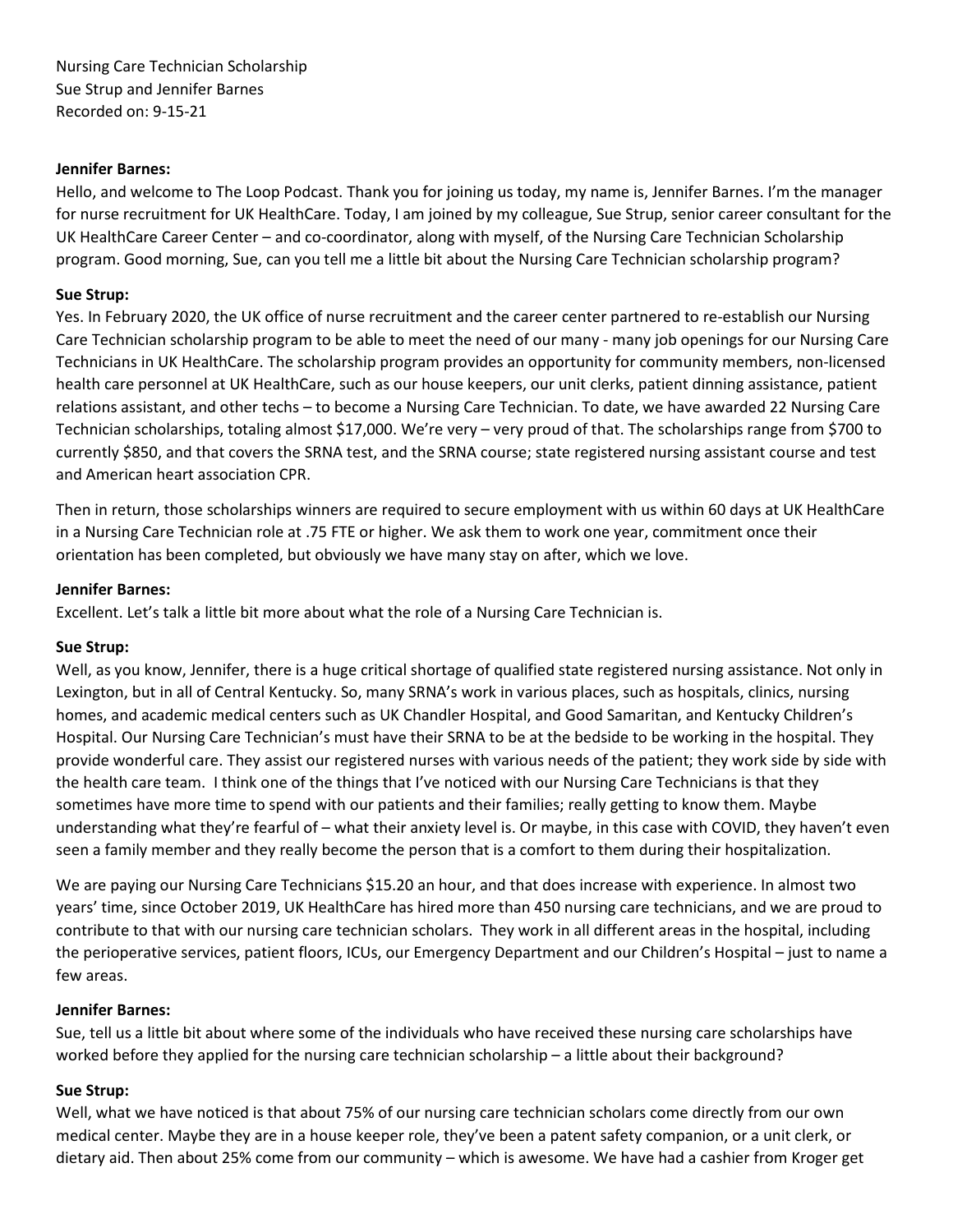awarded. We have waitresses and waiters from restaurants or the service industry. We have a pre-school teacher, someone that is in our telecommunications industry. We even have a graduate student from EKU, who is studying and completing her master's degree in public health, that was awarded the scholarship. She's currently working as a Nursing Care Technician in our Markey Cancer Center. When I talk to these nursing care technicians' scholars, you know, they were making about \$9 - \$13 an hour before they got the scholarship and now, as I mentioned, they are making \$15.20 an hour.

Again, they're fantastic, they are hardworking, we're excited that they have been awarded this scholarship. We are excited that some of them have dreams and goals of going on to nursing school. Of course, UK HealthCare will pay for that nursing school, especially if it's the University of Kentucky College of Nursing. We have someone that just recently enrolled in our bachelors' program, and she is working as a nursing care technician scholar.

### **Jennifer Barnes:**

Let's talk a little bit more about how often the scholarship is offered; what the scholarship cycle is and the requirements that are required for submission when you apply for the scholarship.

# **Sue Strup:**

Absolutely. We are excited to offer the scholarship twice a year. As I mentioned, we have had four cycles; the next deadline for those interested in applying is Friday, December 30<sup>th</sup> at 4:30 p.m. We do have an application online that they can go to, and so that they can click that. I'm sure that will be in The Loop.

There are just several pieces of important information that they need to fill out. They need to fill out a scholarship consent form, a scholarship questionnaire – which is more like an application. What we are really looking for are two reference letters from an immediate supervisor, and a faculty member, or a teacher an instructor, or a co-worker that would include specific skills and qualifications and qualities about the candidates.

We do review those applications very thoroughly and there is an in-person interview as well. So, they have to be prepared for that.

# **Jennifer Barnes:**

One more time just reiterate what the scholarship money can be used for and what that covers?

# **Sue Strup:**

Absolutely. So, right now we are offering \$850 for each scholarship. That covers the SRNA course, the American Heart Association CPR course, the SRNA test, and any books and supplies that they might encounter.

### **Jennifer Barnes:**

Where can scholarship recipients take an SRNA course?

# **Sue Strup:**

Well, we are fortunate that we have worked with about seven schools in the area, including our own, University of Kentucky College of Nursing and BCTC and Kentucky HealthCare training right here on Waller Avenue. Those schools are awesome because we want our nursing care technician scholars to be able to choose from a menu of those schools. You know, maybe, if they are working day shift and going to school – maybe they can only do the online program. Maybe they need to do a weekend option because of their family obligations or their schedules. So, these seven different schools offering the SRNA course can do that. Some even offer a hybrid where the candidate would go in-person to a classroom or do some online. There is our clinicals involved as well. Some of those are able to do it in the nursing home, or in the simulation lab.

# **Jennifer Barnes:**

Lot's of different options for those that receive the scholarship that can suite their needs as they get through the course. That's wonderful.